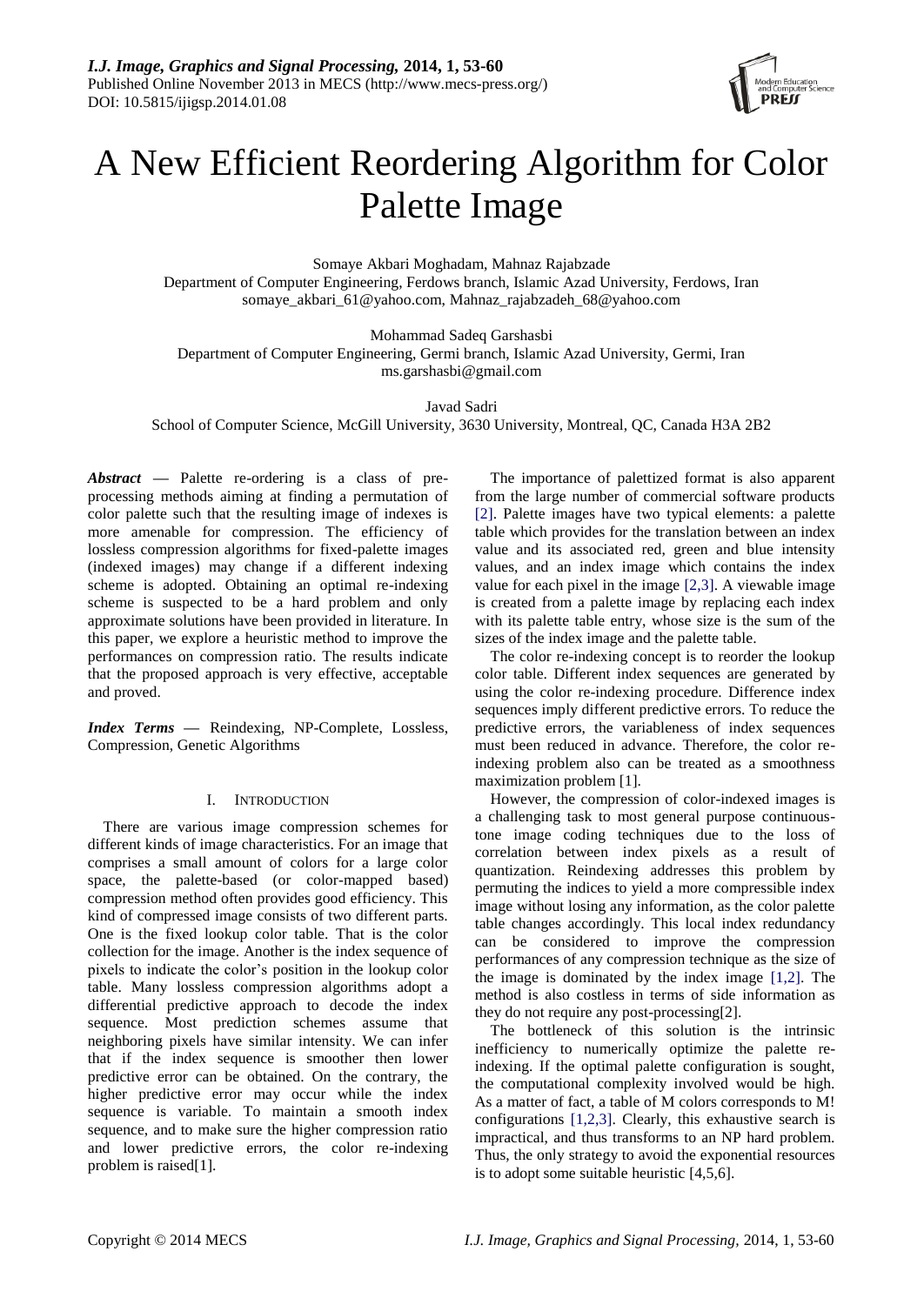In this paper, we introduce a heuristic method to reindexing is proposed aiming to relatively reduce the computational complexity of previous works. The results indicate that the proposed approach is very effective.

The paper is structured as follows. Section 2 describes the Related work in this field and Section 3 introduces the Reindexing problem. The proposed method is shown in Section 4. Experimental results are presented in Section 5. In Section 7, conclusions are drawn.

## II. RELATED WORK

The existing solutions to the re-indexing problem can be classified into two groups, according to the strategy adopted. The first group of solutions performs the reindexing of color indexes according to perceptive similarity between different colors. Spira et al. [4] proposed a reindexing scheme in which the colors were ordered according to the distances between them in threedimensional color space, based on the assumption that image objects are constructed from pixels with similar colors using the Farthest Insertion Algorithm, with O  $(M<sup>3</sup>)$  complexity. The second group of algorithms rely only on the statistical information conveyed by the index image to perform the reordering operation, guided by both information theory and local adaptive considerations. Memon et al. formulated the problem of palette reordering within the framework of linear predictive coding [4,7] well modeled by a Laplacian distribution formulated as the optimization version of the linear ordering problem with  $O(M<sup>4</sup>)$  complexity. The palette re-indexing method proposed by Zeng et al. [1] is based on one-step look ahead greedy approach. The algorithm starts by finding the index that is most frequently located adjacent to other (different) indexes, and the index that is most frequently found adjacent to it. This pair of indexes is the starting base for an ordered set, S, that will be constructed, one index at a time, during the operation of the re-indexing algorithm. New indexes can only be attached to the left or to the right extremity of the ordered set. The computational complexity is  $O(M<sup>3</sup>)$ . Battiato et al. [4,7,8] proposed a greedy strategy based on sequentially selecting the best edge still not processed, i.e. the one with the largest weight. The methodology tends to smooth the relative transitions in the indexed image, solving in an approximate way a related optimization problem over a weighted graph with  $O(M^2 \log M)$ complexity. Recent works in this field have concentrated on the application of soft computing algorithms to the reindexing problem. Chang et al. proved that it is possible to achieve high compression with acceptable image quality using the topology-preserving property of selforganizing Kohonen feature map [4,9] which considers "1D string neural structure" wherein, the neuron closest to each fed training vector, called the "winning neuron", will update itself while the neighboring neurons will update according to the neighboring function and gain function. The training vectors are extracted from the image using the butterfly-jumping sequence which leads

to fast-converging training. Rundo et al. suggested a Motor Map Neural Network based re-indexing that uses an unsupervised, application independent, highly adaptive learning algorithm called "Winner-take-all" learning driven by the reward function [8].

In this paper, we present a heuristic method to achieve relatively fast and optimal global convergence.

### III. THE COLOR RE-INDEXING PROBLEM

Many commercial image processing and geographic information systems adopt the color mapping system to represent color images and save storage space at the same time. In the color mapping system, a fixed lookup table is generated in advance to record the relationship between the colors and indices. Then indexed images (also called index sequences) encode colors using the fixed lookup color table. Each entry in the color table is generally a triple of RGB values. For each pixel in an image, only the indices of corresponding colors need to be stored. Fig. 1(a) shows an example of a simple image with pixels. The entry in each square is a triple of RGB values for the corresponding pixel. To represent the encoded result of color mapping system, a lookup table I and an index sequence I for the example image (shown in Fig. 1(a)) are presented in Fig. 1(b). In Fig. 1(a), the first entry of RGB values is (100, 20, 50); therefore, the first index value of index sequence I is "0" by looking up the lookup color table I[1].

| (100, 20, 50)                     | (60.150.200) | (60.150.200)    | (140, 140, 120) |
|-----------------------------------|--------------|-----------------|-----------------|
| (100, 20, 50)                     | (30,70,80)   | (30,70,80)      | (60, 150, 200)  |
| $(140, 140, 120)$ $(100, 20, 50)$ |              | (60, 150, 200)  | (100, 20, 50)   |
| (100, 20, 50)                     | (60.150.200) | (140, 140, 120) | (100, 20, 50)   |

(a) An example image

| Lookup Color Table I |                  |   |   |                    |  |  |
|----------------------|------------------|---|---|--------------------|--|--|
|                      | 0: (100, 20, 50) |   |   |                    |  |  |
|                      |                  |   |   | 1: (60, 150, 200)  |  |  |
|                      |                  |   |   | 2: (140, 140, 120) |  |  |
| 3: (30, 70, 80)      |                  |   |   |                    |  |  |
| Index Sequence I     |                  |   |   |                    |  |  |
|                      | 0                |   |   | 2                  |  |  |
|                      | 1                | 3 | 3 | ı                  |  |  |
|                      | 2                | 0 |   | 0                  |  |  |
|                      |                  |   | 2 | O                  |  |  |
|                      |                  |   |   |                    |  |  |

(b) A lookup table I and an index sequence I

| Lookup Color Table II<br>0: (140, 140, 120)<br>1: (100, 20, 50)<br>2: (30,70,80) |                    |  |   |  |  |
|----------------------------------------------------------------------------------|--------------------|--|---|--|--|
|                                                                                  | 3: (60, 150, 200): |  |   |  |  |
| Index Sequence II                                                                |                    |  |   |  |  |
| 3                                                                                |                    |  |   |  |  |
| ٦<br>2<br>2                                                                      |                    |  |   |  |  |
|                                                                                  | 0                  |  | 3 |  |  |
|                                                                                  |                    |  |   |  |  |

(c) A lookup table II and an index sequence II

Figure 1. An example of color mapping system using a lookup color table with different orders[1]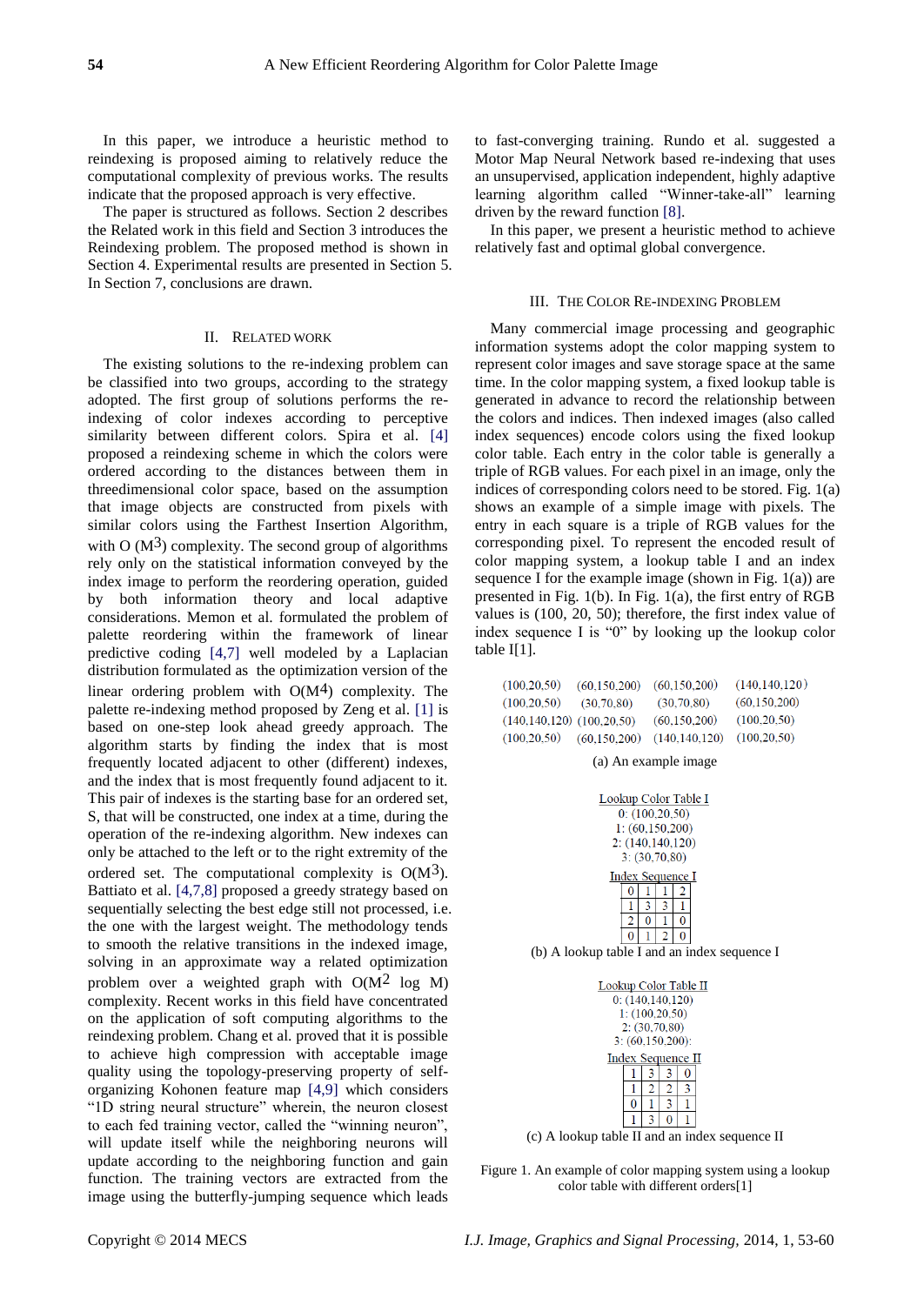If we reorder the indices of lookup color table I to generate lookup color table II, the corresponding index sequence of original image based on lookup color table II can be generated as index sequence II shown in Fig. 1(c). From Fig.1, we can see that different order of indices in the lookup table produces different index sequences for an image. Different index sequences could lead to different compression efficiency. Therefore, the efficiency of a lossless compression algorithm for indexed images may greatly depend on the assignment of indices in the relative lookup color table. To compress the index sequence, many lossless compression algorithms adopt a differential-predictive approach to encode the index sequence. Smoother index sequence is favorable for compression algorithms. An entropy measure [3] or a difference measure [4] can measure the distribution of an index sequence. We list a simple difference measure as follows[1].

$$
D(S) = \sum_{i=1}^{m \times n-1} |s_i - s_{i-1}|
$$
\n(1)

Where  $m \times n$  is the size of a image and *si* is the *i*th pixel in the image by raster scan order. In above case, if we apply Equation (1) for Fig. 1(b) and Fig. 1(c), we can get dissimilar values 16 and 22, respectively. It indicates the fact that lossless compression can be optimized by choosing a different platted ordering. Finding an optimal indexing scheme is a crucial step for different lossless compression of indexed images.

#### IV. THE PROPOSED METHOD

We shall describe the details of the proposed algorithm for re-indexing problem in this section. Let *I* be an image of  $m \times n$  pixels and  $M$  be the amount of distinct colors. There is a color lookup table  $\{c_0, c_1, \ldots, c_{m-1}\}$  and an index sequence {*s0 ,s1 , … ,sm×n-1*} used to represent the image *I*, when *I* is compressed by a color mapped algorithm, where  $c_i$  is a color value and  $s_i$  is a color index of location *i* in lookup table. To further reduce the size of index sequence, a lossless compression technique will be applied. To make sure the efficiency of lossless compression technique can be achieved, we have to minimize the difference of neighbour indices. That means we have to re-arrange the order of indices in the color lookup table.

In this paper, we apply an heuristic method to find out the optimal re-indexing order. Our method consists of seven steps:

*Step1:* Encoding**:** The purpose of this study is to find a sequence of Colors for minimizing compression rate. Thus, each chromosome is sequence variety of Unique Color. Each Color is considered as a gene. Therefore, the best way to encode chromosomes is permutations encoding. To explain how chromosomes are encoded, consider that there are 8 Color, Ci represents the Colors(Fig 2).

| CH1 C1 C4 C8 C2 C7 C3 C5 C6                 |  |  |  |  |
|---------------------------------------------|--|--|--|--|
| CH2   C6   C1   C7   C3   C5   C8   C2   C4 |  |  |  |  |

Figure 2. two of solution encoded

*Step2:* Generate initial solutions: To start, should generate an initial random population for entry into the first generation. For this, a random generator function of chromosomes must be employed[4]. In order to create an initial population, we need Information on the all Colors of iamge. Random chromosomes generate the initial population.

*Step3:* Destruction: Select α positions from one sequence (Color map) at random without repetition and then remove  $α$  positions from the sequence.

*Step4:* Construction: Add α positions from the sequence obtained to end Destruction sequence. For example Consider six colors for color map in a image. We assume that the initial color sequence is  $(1, 2, 3, 4, 5, 4)$ 6) and it is obtained randomly. The  $\alpha_R$  and  $\alpha_D$  are randomly obtained as (2, 4, 5) and (1, 3, 6), respectively. The Destruction and Constructive method is illustrated in Fig 3.

*Step5:* Calculate Fitness: The fitness function is calculated according to the (2) equation.

$$
F(S') = \sum_{i=0}^{m \times n-1} (s'_i - s'_{i-1})
$$
\n(2)

For each solution *CH*<sub>l</sub>, we can produce  $S' = \{s'_0, s'_1, \ldots, s'_{m \times n-1}\}\$  from *S* by *CH*<sub>l</sub> mapping where  $s'_{i} = h_{s_{i}}$ . The best solution with the lowest  $F(s')$  value in the pool will be outputted as the winning solution, and the procedure is terminated.

*Step6:* Selection: The solutions are selected according to their fitness value. Once fitness values have been evaluated for all solutions, we select good solutions through Tournament strategy for next generation.

*Step7:* Stopping criteria: If an acceptable solution is achieved, so the algorithm stops else repeat from step 3.



Figure 3. Destruction and Constructive [10]

Fig 4 shown the flowchart of our approach. Each part of flowchart described in above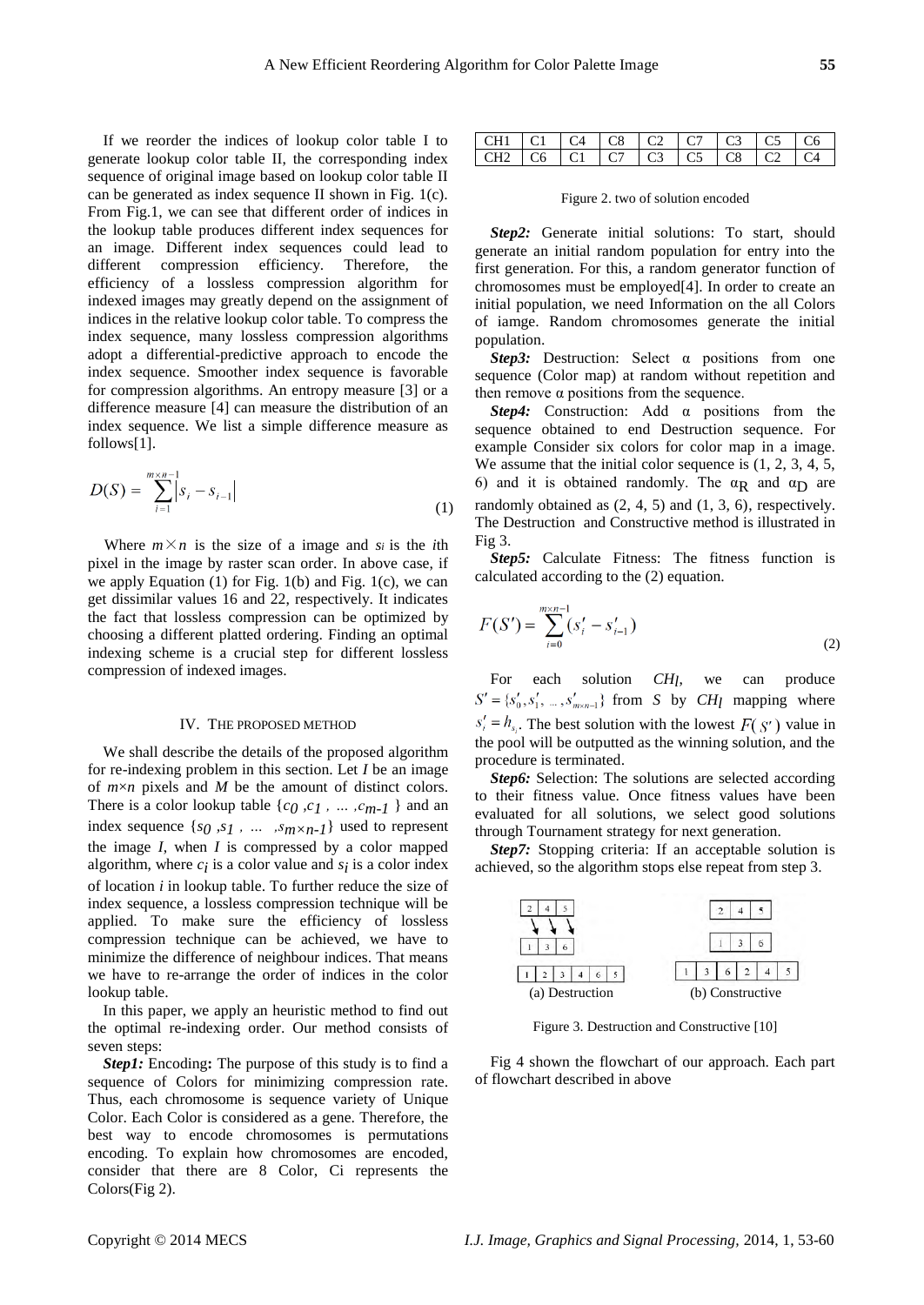

Figure 4. the flowchart of the proposed method

## V. EXPERIMENTAL RESULTS

To evaluate the effectiveness of the proposed method, we have performed several tests over different sets of indexed images and comparisons have also been carried out between our re-indexing algorithm and the methods described in [1] using Genetic Algorithms. All the programs were written in MATLAB and were run on a personal computer with the Windows 7 operating system. The CPU is Dual CORE with 2 GB Memory. In our experiments, six test images are processed into many copies of color-mapped images with two different numbers of colors, such as 64 and 16 different colors and size is 256x256. Six color-mapped images with 64 colors are shown in Fig. 5, 6, 7, 8, 9 and fig 10.



Figure 5. Lena



Figure 6. Pepper



Figure 7. Sailboat



Figure 8. F16



Figure 9. Baboon



Figure 10. Snow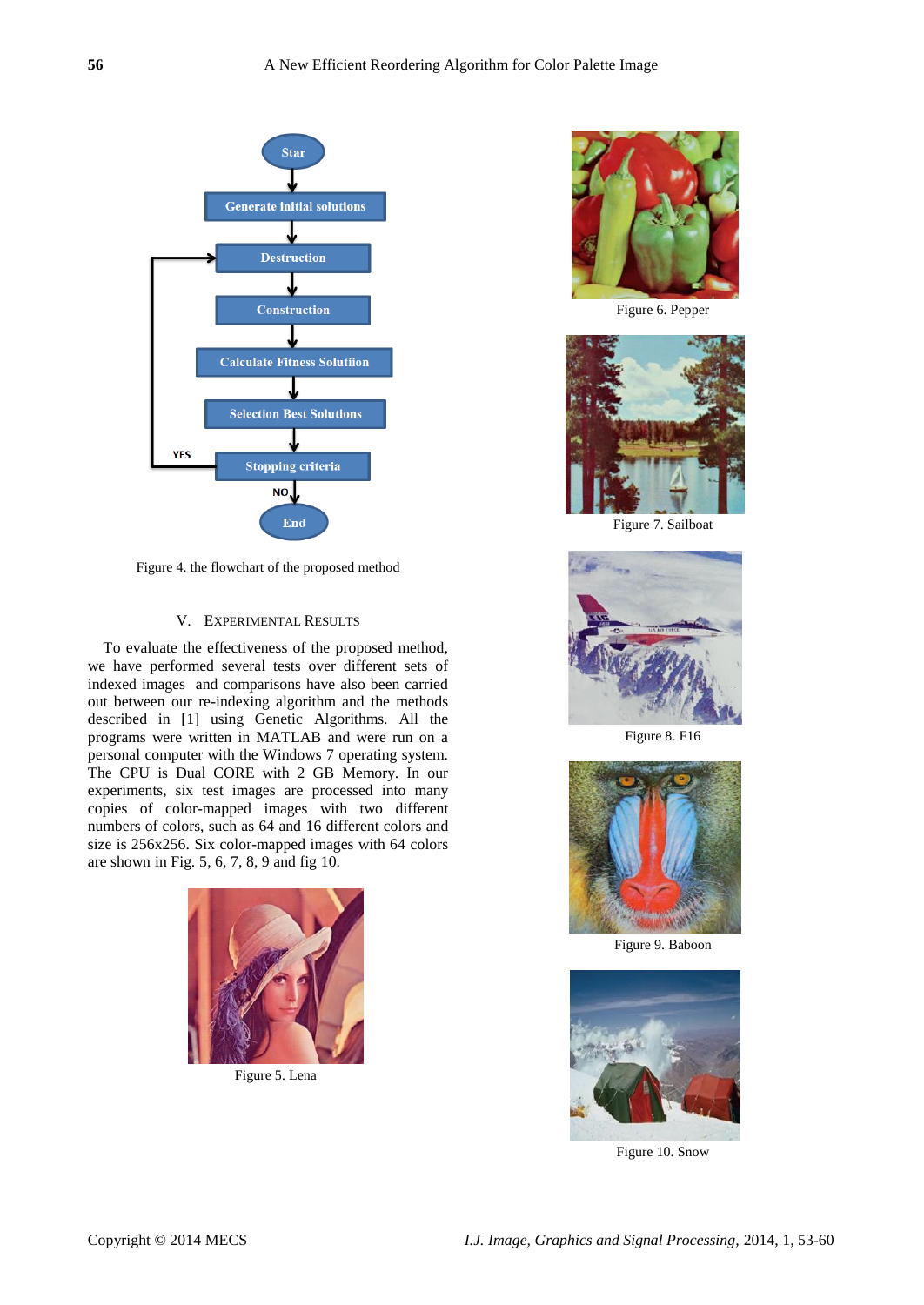It is noted that the values of difference measure those with our proposed scheme are decreasing compared with those with GA [1] color mapping. This reduction indicates the efficiency of our proposed re-ordering scheme. results of simulations when colors equal with 64, shown in Fig 11, 12, 13, 14 and 16.



Figure 11. Compression Rate in Lena Image (64 Colors)



Figure 12. Compression Rate in Pepper Image (64 Colors)



Figure 13. Compression Rate in Sailboat Image (64 Colors)



Figure 14. Compression Rate in F16 Image (64 Colors)



Figure 15. Compression Rate in Baboon Image (64 Colors)



Figure 16. Compression Rate in Snow Image (64 Colors)

Fig 17, 18, 19, 20, 21 and 22 shown results of simulations when colors equal with 16. These results shown effectiveness of the proposed scheme. Red Line in figures shown our method and black line shown GA method for Re-indexing. The vertical axis represents the compression rate and the horizontal axis represents the number of generations.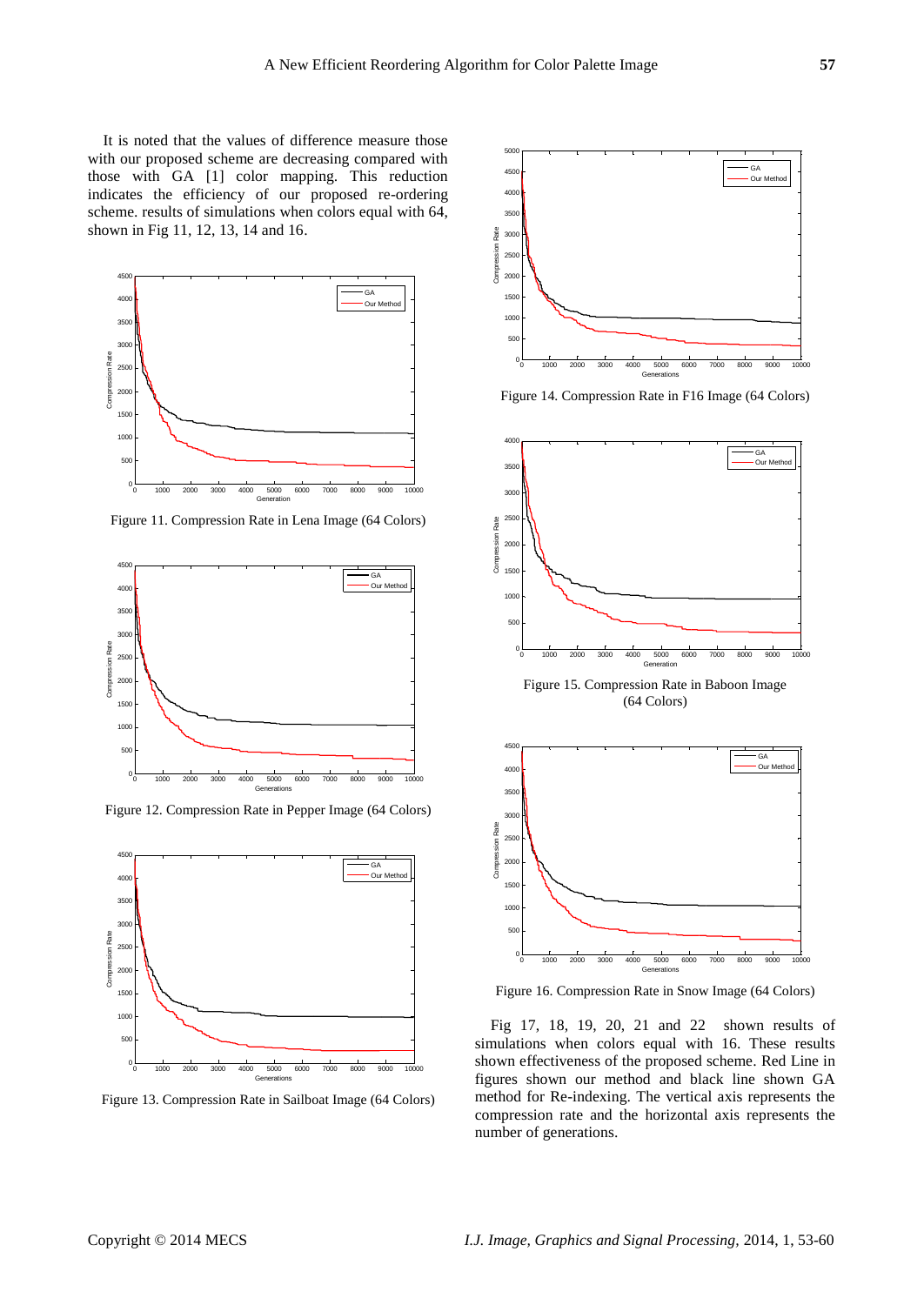

Figure 17. Compression Rate in Lena Image (16 Colors)



Figure 18. Compression Rate in Pepper Image (16 Colors)



Figure 19. Compression Rate in Sailboat Image (16 Colors)



Figure 20. Compression Rate in F16 Image (16 Colors)



Figure 21. Compression Rate in Baboon Image (16 Colors)



Figure 22. Compression Rate in Snow Image (16 Colors)

Entropy obtained from our method and GA shown in table 1 and Fig 23, comparison together when number of colors are 16. Entropy obtained from our method and GA when number of colors are 64 shown in table 2 and Fig 24, comparison together .According to table 1 and table 2 our method results is better than GA results.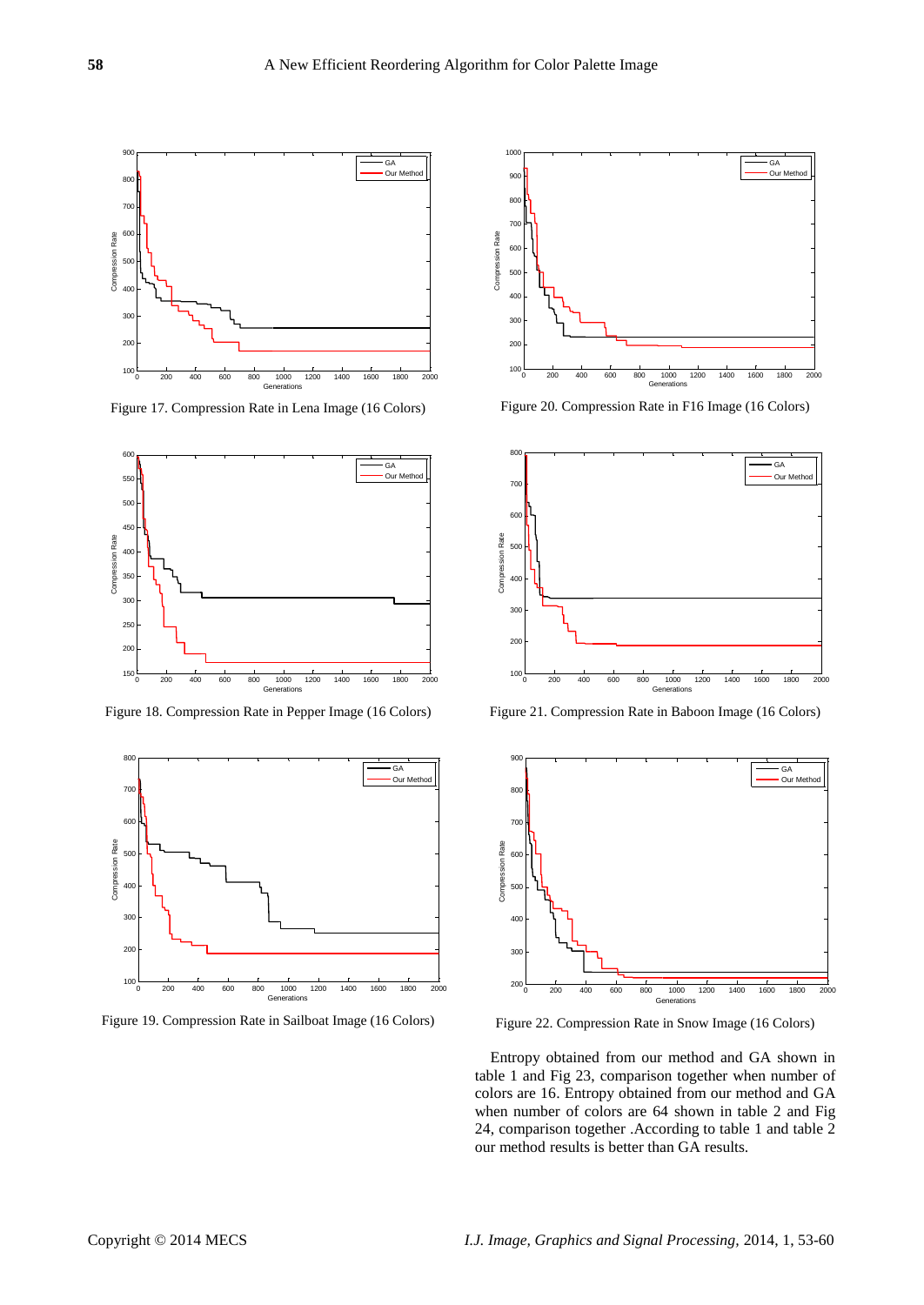| Images          | Our Method | GА  |
|-----------------|------------|-----|
| Lena            | 171        | 255 |
| Pepper          | 173        | 293 |
| Sailboat        | 188        | 250 |
| F <sub>16</sub> | 186        | 231 |
| Baboon          | 187        | 336 |
| Snow            | 200        | 345 |

TABLE 1: Entropy obtained from our method and GA when number of colors are 16

TABLE 2: Entropy obtained from our method and GA when number of colors are 64

| Images          | Our Method | GA   |
|-----------------|------------|------|
| Lena            | 356        | 1083 |
| Pepper          | 284        | 1034 |
| Sailboat        | 311        | 866  |
| F <sub>16</sub> | 262        | 982  |
| <b>Baboon</b>   | 305        | 952  |
| Snow            | 318        | 1041 |



Figure 23. Entropy obtained from our method and GA when number of colors are 16



Figure 24: Entropy obtained from our method and GA when number of colors are 64

#### VI. CONCLUSIONS

In this paper, we presented a heuristic scheme for color re-indexing of palette-based images. It is evident from the results that, the proposed algorithm decreases the index differences of the palette image there by reducing the

#### **REFERENCES**

- [1] Ming-ni wu, Chia-chen lin and Chin-chen chang, " A Color Re-Indexing Scheme Using Genetic Algorithm", Proceedings of the 6th WSEAS International Conference on Multimedia Systems & Signal Processing, Hangzhou, China, April 16-18, 2006 (pp125-131).
- [2] Sebastiano Battiato, Giovanni Gallo, Gaetano Impoco, and Filippo Stanco, " An Efficient Re-Indexing Algorithm for Color-Mapped Images ", IEEE TRANSACTIONS ON IMAGE PROCESSING, VOL. 13, NO. 11, NOVEMBER 2004.
- [3] Chin-Chen Changa, Chih-Yang Linb and Yi-Hsuan Fanb, " Lossless data hiding for color images based on block truncation coding ", Elsevier, Pattern Recognition 41 (2008) 2347 – 2357.
- [4] P. Niraimathia, M.S. Sudhakara and K. Bhoopathy Baganb, " Efficient reordering algorithm for color palette image using adaptive particle swarm technique ", Elsevier, Applied Soft Computing 12 (2012) 2199–2207.
- [5] A.J. Pinho, A.J.R. Neves, A note on Zeng's technique for color reindexing of palette-based images, IEEE Signal Process. Lett. 11 (2) (2004) 232–234.
- [6] Z. Arnavut, F. Sahin, Lossless compression of color palette images with one dimensional technique, J. Electron. Imaging 15 (2) (2006).
- [7] A.J. Pinho, A.J.R. Neves, Survey on palette reordering methods, IEEE Trans. Image Process. 13 (11) (2004) 1411–1418.
- [8] J.V. Hook, F. Sahin, Z. Arnavut, Application of particle swarm optimization for traveling salesman problem to lossless compression of color palette images, in: Proceedings of IEEE SMC System of Systems Engineering, 2008, pp. 1–5.
- [9] P.T. de Boer, D.P. Kroese, S. Mannor, R.Y. Rubinstein, A tutorial on the crossentropy method, Ann. Oper. Res. (2005) 19–67.
- [10]Cengiz Kahramana, Orhan Enginb, Ihsan Kayaa, and R. Elif, Multiprocessor task scheduling in multistage hybrid flow-shops: A parallel greedy algorithm approach, Elsevier, Applied Soft Computing 10 (2010) 1293–1300.

**Mohammad Sadeq Garshasbi,** born in 1989, He is MSc student in Islamic Azad University of Germi, Iran. He received his B.S. degree in computer software engineering from Sabalan College, Ardabil, Iran, in 2011. He is teacher in Sama technical and professionals college of Khalkhal. He teaches on computer networks and operating systems. His research interests include